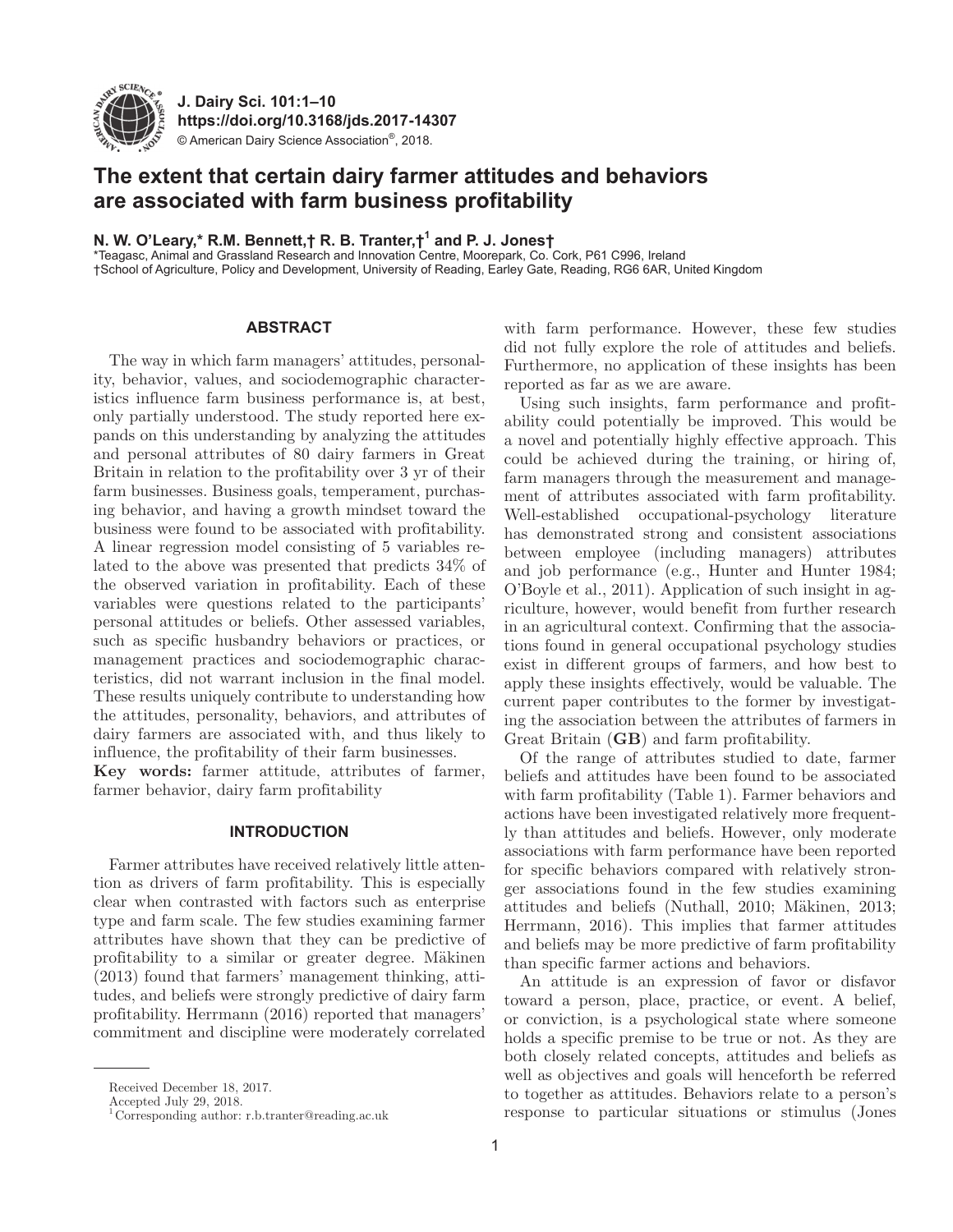et al., 2016). Specific management practices (such as benchmarking) are also aggregated together with other behaviors as a subset of behaviors.

That farmers are motivated by factors besides profit is well documented (e.g., Edwards-Jones, 2006; Gasson, 1973). Attitudes relating specifically to profit have been given a range of labels, such as business orientation and profit maximizer, though they arguably describe very similar constructs. Entrepreneurial orientation, strategic thinking, and instrumental values (e.g., means to an end, making money) were found predictive of financial performance by Mäkinen (2013). These 3 measures loaded on a construct called managerial thinking that was highly predictive of profit.

Following a comprehensive literature review, the attitudes that appear advantageous for a profitable farm business from 10 selected studies are shown in Table 1. In general, viewing farming as a lucrative business combined with viewing it as a way of life appears to positively predict financial performance (e.g., Mäkinen, 2013). Encouraging farmers to embrace these attitudes or challenge contrary attitudes may thus increase farm profitability.

Other attitudes have also been linked to profitability. Herrmann (2016) found that farms run by those who placed greater value on their own leisure had smaller increases in equity over 3 yr than those that did not. Nuthall (2010) found that those who prioritized risk reduction had more profitable farms than those that did not. Believing that farming delivers more than just food, but also public goods, was found to be associated with greater technical efficiency by Barnes (2006).

The study reported here explored whether the attitudes and behavior of farmers, as operationalized in the Theory of Planned Behavior (Ajzen, 1991), were associated with the profitability of their dairy farms in GB as measured by their farm accounts data. The sample used is not especially representative, so the objective is not to accurately estimate statistically the prevalence of attitudes and behaviors in GB dairy farmers, but to identify associations and patterns which are likely to generalize to GB dairy farmers, dairy farmers in other countries, and other GB farmers. Below, the profit measure used as a proxy for management performance, is first discussed. Then an exploratory correlation analysis of the participants' survey responses, attributes, and their associations with their farm profitability is examined. The results of a linear regression model using these variables follow, which predicts a significant proportion of the variation in farm profit of the study farms. The findings are then summarized and discussed before conclusions and recommendations based on the study's findings are presented.

## **MATERIALS AND METHODS**

#### *The Questionnaire Used*

A questionnaire containing 83 questions was initially developed in early 2012. This was based on the find-

**Table 1**. A summary of the attitudes and objectives found to be associated with farm profitability derived from a literature review

| Source                                  | Finding and size of effect.                                                                                                                                                                                                                                     | Sample                              |
|-----------------------------------------|-----------------------------------------------------------------------------------------------------------------------------------------------------------------------------------------------------------------------------------------------------------------|-------------------------------------|
| Barnes $(2006)$                         | Multifunctional attitude associated with technical efficiency $(6 0.02)$ .                                                                                                                                                                                      | 61 dairy farmers in<br>Scotland     |
| Hansson $(2008)$                        | Idea of profitability 0.09 and Expected profitability 0.03 to long-term<br>economic efficiency (regression coefficients).                                                                                                                                       | 507 dairy farmers in<br>Sweden      |
| Herrmann $(2016)$                       | Farmers that prioritized their career and were committed to increased<br>owner equity over 3 yr. $r = 0.39$ .                                                                                                                                                   | 51 mixed farms in east<br>Germany   |
| Mäkinen $(2013)$                        | Management thinking (MT) composed of 5 factors based on 28<br>questions predicted operating margin $(\beta 0.59)$ . The factors loadings<br>on MT included entrepreneurial orientation (0.58), strategic thinking<br>$(0.55)$ , and intrinsic values $(0.44)$ . | 117 dairy farmers in<br>Finland     |
| Maneyska-taseyska and Hansson<br>(2011) | Profit maximization 0.14 to 0.21, increasing production 0.14 to 0.1, and<br>standard of living objectives 0.09 to 0.14 for technical efficiency.                                                                                                                | 301 grape growers in<br>Macedonia   |
| Nuthall $(2010)$                        | Self-rated ability model $\beta$ 0.49 to 0.51 to financial performance,<br>objective of risk reducer ( $\beta$ 0.13), and profiteer (-0.07).                                                                                                                    | 657 farmers in New<br>Zealand       |
| Thomas and Thigpen (1996)               | Opposition to regulations and environmental rules were associated with<br>higher gross income. Participation in such programs associated with<br>opposition.                                                                                                    | $1,063$ arable farmers in<br>Texas  |
| Vandermersch and Mathijs (2004)         | Prioritizing reducing inputs and costs: higher gross margin (model)<br>partial $R^2 = 0.12$ ). Focus on pedigree and yields negative (partial $R^2 =$<br>0.05). Model $R^2 = 0.21$ .                                                                            | 79 farmers in Flanders              |
| Wilson et al. $(2001)$                  | Maintaining the environment $(0.019)$ and maximizing profits $(0.017)$ in<br>the top 2 of priorities. Prioritizing the two would predict approximately<br>4\% greater efficiency.                                                                               | 73 wheat farmers in<br>east England |
| Wilson et al. $(2012)$                  | High-performing farmers characterized by attention to detail, focus on<br>margins and cost control as being important.                                                                                                                                          | 24 farmers in England               |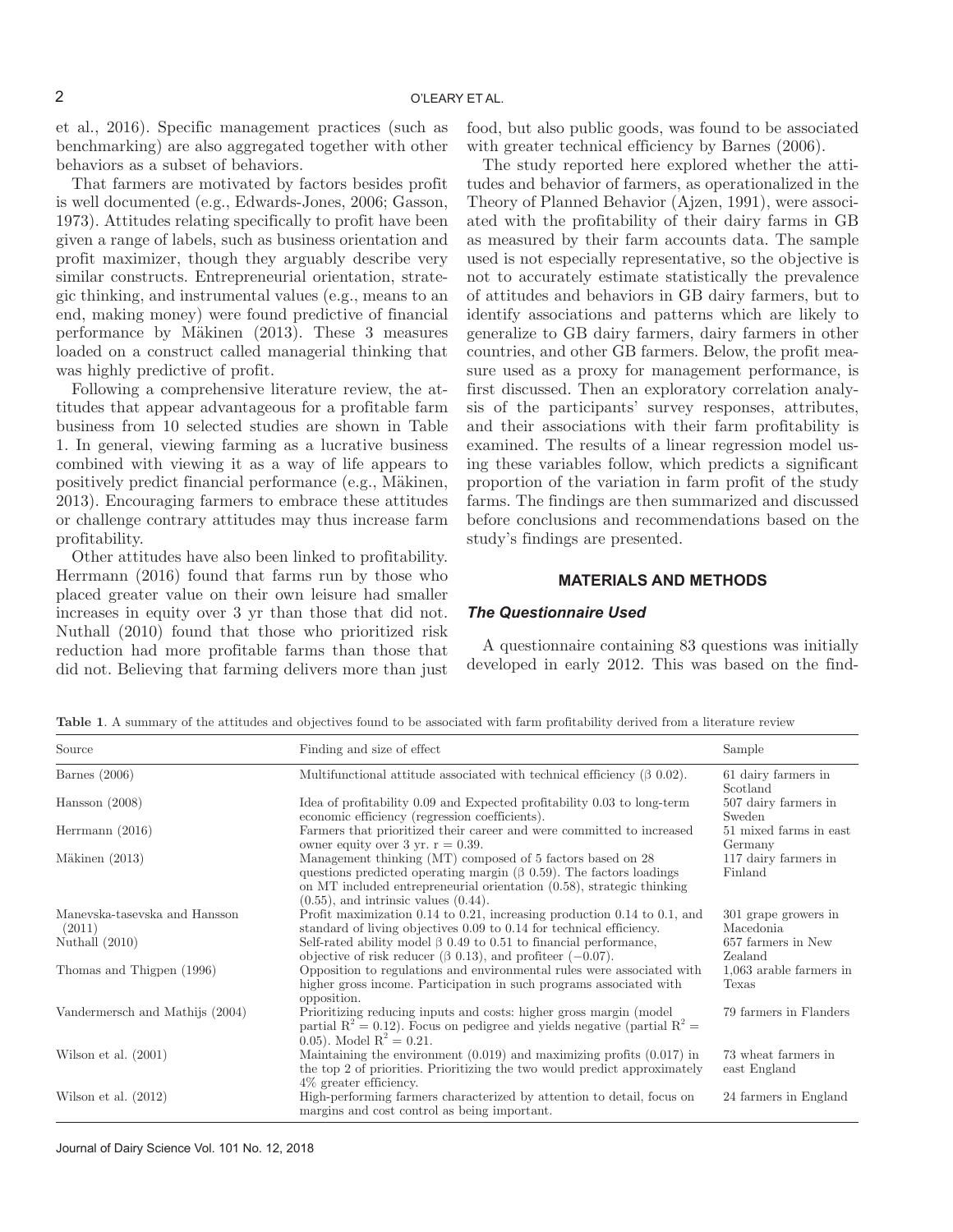ings of a review of the literature and discussions with a group of experienced farm management consultants. The questionnaire had 5 sections with questions on farm management style, staff management practices, business goals and objectives, personal views on management, and sociodemographic characteristics of the farmer or farm manager and their farm business. The majority of the questions (59/83) consisted of propositional statements to which respondents had to indicate their level of agreement on a 5-point Likert scale, with 1 being agree strongly and 5 being disagree strongly. Each of the questions were exploratory and hypothesized to be potentially associated with farm profitability. Some themes were judged to be more likely associated with profitability were addressed by multiple questions. These were asked in different ways; for example, negatively or positively framed or assessing a closely related aspect. These could be considered as either related to attitudes or behavior constructs of the Theory of Planned Behavior framework of Ajzen (1991). Figure 1 illustrates how the study reported here investigated the role of behaviors and attitudes as potential predictors of dairy farm profitability based on the Theory of Planned Behavior framework.

Example statements or questions that related to attitudes included: "Increasing turnover is essential for long-term success"; "Content cows are a major source of pride"; and "Staff entering the industry lack important

skills and knowledge." Example statements or questions related to behaviors included: "I buy most of my inputs from 1 or 2 local suppliers"; and "I don't usually pay for staff training as they may leave after or I would rather do it myself."

Experienced farm management researchers (the authors and others) revised the first draft questionnaire, which was then followed by pilot testing on 4 individual farmers. The resulting final version of the questionnaire (the questionnaire is available from the corresponding author or from <https://goo.gl/ZnuWUz>) was then mailed to 234 dairy farmers who were clients of the business services of Promar International (Nantwich, UK; a major agrifood consultancy organization) in the spring of 2012. Following written and verbal reminders, 101 responses were elicited (a 43% response rate), 21 of which were then removed from the analysis for incompleteness. This resulted in a final sample of 80 (a 34% response rate) of those questionnaires distributed.

## *Sample Characteristics*

The participants managed either a specialist dairy or mixed dairy farms with a herd size of milking cows between 34 and 453, a sample mean of 198 (Table 2). This was larger than the UK average of 126 at that time (DairyCo, 2013a). However, the sample was representative in other key respects. For example, mean yield per



**Figure 1**. Diagram of the Theory of Planned Behavior adapted to illustrate the focus of this study with the 2 thick dark arrows pointing to profitability. Adapted from Ajzen (1991).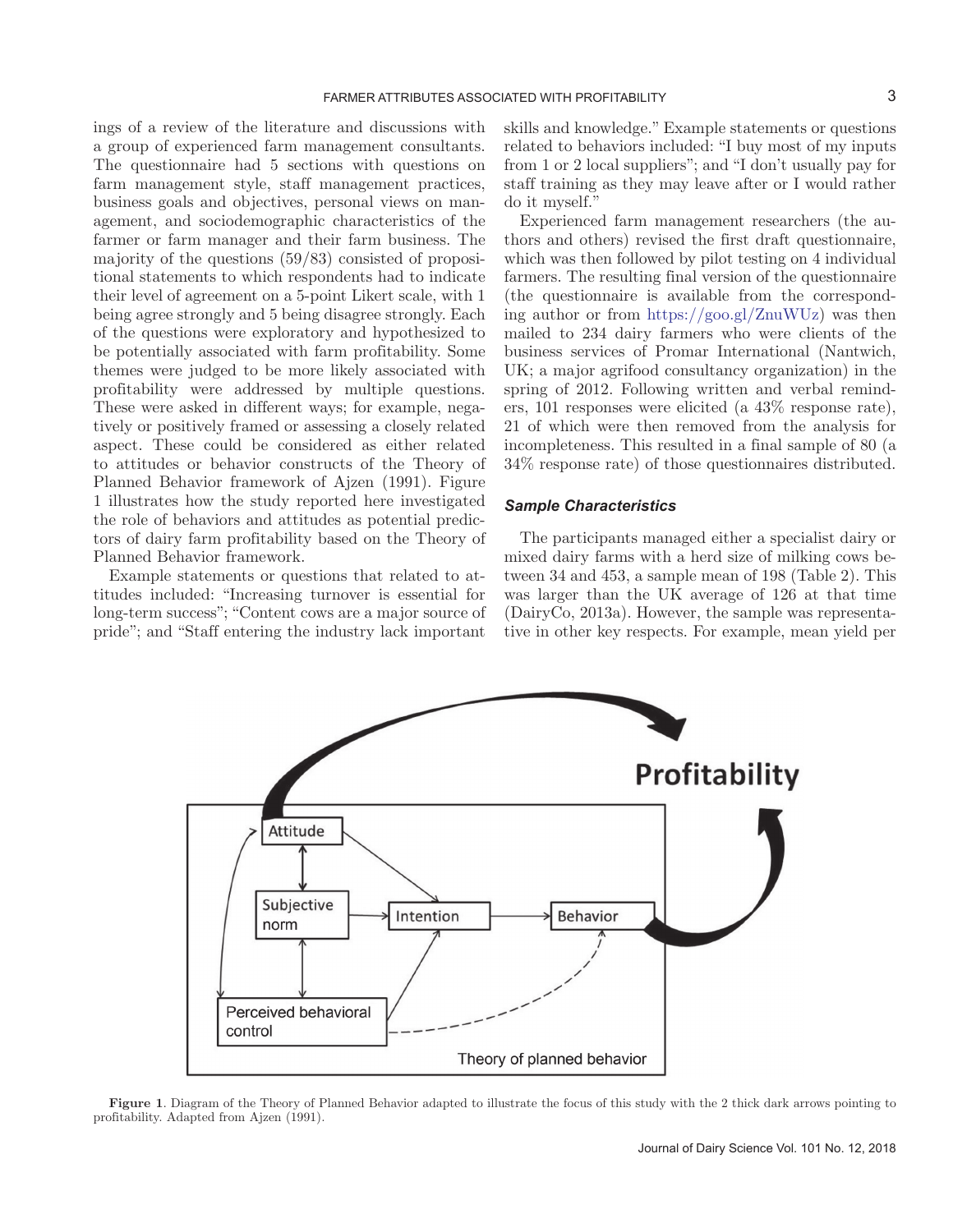**Table 2**. Summary statistics of the survey sample

| Item                           | Mean    | Standard<br>deviation |
|--------------------------------|---------|-----------------------|
| Age of participant (yr)        | 50.5    | 9.2                   |
| Number of milking cows         | 198     | 110                   |
| Yield per cow $(L)$            | 7,595   | 1,210                 |
| PBRC <sup>1</sup> $(\pounds)$  | 153,459 | 89,800                |
| PBRC + wages $(\pounds)$       | 216,050 | 114,501               |
| PBRC/turnover $(\%)$           | 22      | 8                     |
| $(PBRC + wages)/turnover (\%)$ | 31      | 7.6                   |

<sup>1</sup>Profit before resource costs. As of Feb. 1, 2012,  $\pounds 1 = \$1.58$ .

cow was 7,595 L, similar to the UK average of 7,604 in 2011 and 2012 (DairyCo, 2013b), and the average age of the participants was 50.5 yr compared with the national average of 51.4 (Farm Business Survey Team, 2012). In terms of geographical spread, South Wales and Scotland were under-represented. Whereas these sample characteristics are not ideal for an exploratory study such as the one reported here, it can be described as satisfactory.

# *Profitability as a Proxy for Farm Manager Performance*

A profit-based measure was deemed the most appropriate proxy of success or generally desirable outcomes. The measures return on assets and return on equity were considered, but discounted because necessary land valuations were not updated regularly in the farm management accounts data set used. Net farm income (**NFI**) was identified as being a relatively fair measure of profitability to assess the performance of a manager, as it adjusts for rent and unpaid family labor, which are generally outside managers' control in the short to medium term. However, it was not possible to calculate NFI in the study reported here, as an estimate of unpaid family labor was not collected in the data set used. Therefore, a similar measure of profitability was selected, profit before resource costs (**PBRC**). This is a profitability measure that does not include costs such as rent on land or finance charges on borrowed capital but does include wages paid to both family and regular hired farm staff. As rent and

finance are mostly attributable to an individual farm's resource base or endowment, the everyday actions of the farmer or farm manager, at least in the short and medium term, can only have limited effect on these factors (Table 2). To see in a detailed way how PBRC is calculated, the reader should refer to the Appendix of this paper. In Table A1 is an annotated version of an example set of farm accounts is presented.

Three other measures of financial performance were also calculated. First, to avoid bias due to business size, PBRC divided by turnover was calculated. Second, PBRC was also calculated with real wages of family and regular labor added back in. Third, PBRC divided by turnover was also calculated with real recorded wages added back in. This latter measure is, in one sense, a superior measure to NFI, as only bank-reconciled figures were used and the participating farmers were not required to estimate the value of unpaid family labor, which would be likely to introduce some inaccuracy.

To minimize the effects of annual variation through factors such as unusual weather or commodity price volatility, financial performance means were calculated over 3 financial years, 2011 to 2014. The questionnaire survey that collected the attitudinal and sociodemographic data was carried out during the spring of 2012 (i.e., near the end of the first of these 3 financial years), approximately one third of the way through the financial period assessed. The financial data were collected routinely each year for the purpose of preparing farm management accounts for their clients by Promar International.

The 4 profit measures considered adjust for certain biases that might affect the apparent influence of the farm manager on profitability. Although these measures are inherently similar and closely related, they are distinct, with correlations between them ranging from 0.43 to 0.93 (Table 3).

The PBRC with wages added and divided by turnover was judged as the measure most indicative of desirable outcomes or success attributable to the farm manager, being independent of those variables that are outside the farmer or farm manager's control. In the results that follow, and the tables that are shown, this measure is referred to as  $(PBRC + wages)/turnover$ .

**Table 3**. Correlation matrix of the profit measures examined (Pearson's r)

| Item                      | $\rm PBRC^{1}$ | $PBRC + wages$ | PBRC/turnover | $(PBRC + wages)/turnover$ |
|---------------------------|----------------|----------------|---------------|---------------------------|
| PBRC                      | $00 \ldots$    | 0.93           | $_{0.65}$     | $_{0.62}$                 |
| $PBRC + wages$            | $\rm 0.93$     | 1.00           | 0.43          | 0.58                      |
| PBRC/turnover             | $0.65\,$       | 0.43           | 00.1          | 0.81                      |
| $(PBRC + wages)/turnover$ | 0.62           | 0.58           | 0.81          | 1.00                      |

1 Profit before resource costs.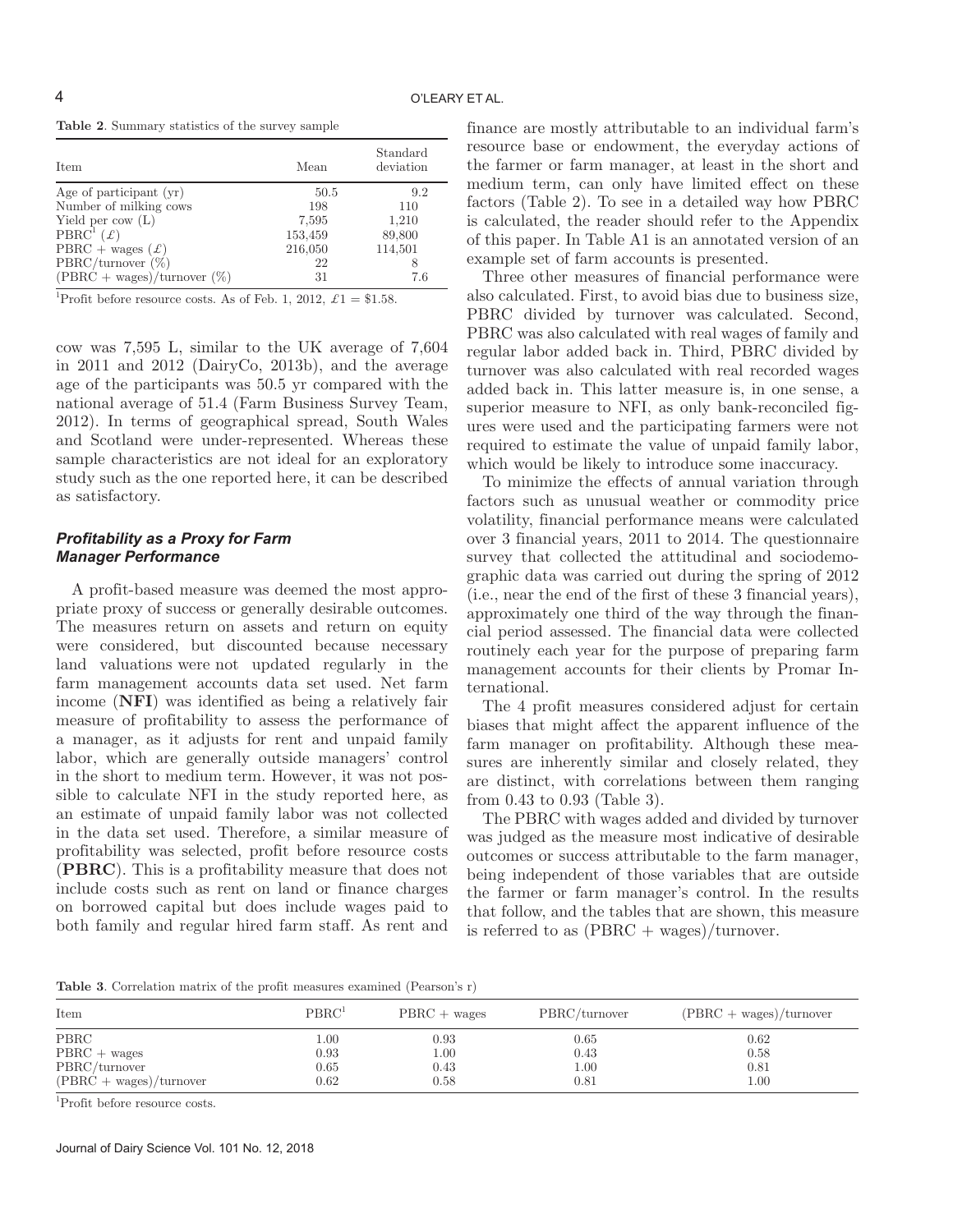# **RESULTS**

#### *Univariate Analysis*

Statistically significant correlations of sociodemographic parameters with the financial performance measure chosen close to or below the  $P < 0.05$  threshold are listed in Table 4 along with mean scores and standard deviations for each response. Spearman's nonparametric correlation analysis (rho) was used. A few variables with a *P*-value greater than 0.05 are reported, as they are included in the multivariate analysis reported below.

About 10% of profitability variation can be predicted by farmers' self-reported profit-focused attitude; most respondents agreed tentatively (41%) and a few agreed strongly (15%), whereas 25% were neutral and 19% disagreed. By the farmers' own assessment, there is scope for the majority of their farm businesses to be more profit-orientated. The most highly correlated attitudinal variable with profit was the respondents' own assessments of whether increasing turnover is essential for long-term success.

Many of the study farmers appeared to have a negative view of continuing personal development. Several variables indicative of this view were also strongly correlated with profitability. For example, the most highly correlated of these to profitability was the reported provision of training for staff and themselves (rho = 0.29). The educational attainment level of the manager was also positively correlated, but to a lesser extent  $(rho = 0.21, P = 0.06)$ . Specifically, a formal agricultural training qualification appears to be beneficial.

Respondent age and years of management experience were not significantly correlated with financial performance. Though slightly more profitable on average, farms managed by university graduates with agricultural degrees (18% of the sample) were not statistically significantly more profitable than those of without agricultural degrees  $(P = 0.18)$ . This indicates that the formal agricultural qualification is important, not necessarily the level of qualification achieved, although higher levels appear to be slightly advantageous.

Overall, 64% of respondents had some form of agricultural education beyond A levels (i.e., beyond high school, including degrees) and their businesses had 4% greater profit (or turnover) than those of people with no formal agricultural education beyond A level (*t*-test,  $P < 0.001$ ). It was found that the least educated had a more negative view of discussion groups than their more-educated counterparts. Educational attainment was negatively correlated with viewing farm walks and discussion groups as essential (rho =  $-0.29$ ,  $P = 0.01$ ). These correlations support the assertion that farm

business profitability is associated with farmers' views on continuing personal development.

Eleven of the 80 farmers reported paying off loans early; their businesses were significantly less profitable than others ( $t$ -test,  $P = 0.04$ ). Early loan repayment may be an unwise alternative to on-farm investments if one assumes reasonable levels of finance costs. Nine of the 80 respondents reported investing profits off-farm; these businesses tended to be more profitable (*t*-test, *P*  $= 0.07$ .

The literature review found that age, decisionmaking processes, and locus of control were unlikely to be predictive of financial performance; this finding is supported by the low nonsignificant correlations with profitability that we observed. The correlations did not approach the *P*-value of 0.05 or less significant threshold chosen for presentation in this paper. For example, locus of control proved to be not correlated with profitability, with a Spearman's rho of just 0.12  $(P = 0.30)$ . No correlation was found between hours worked and financial performance. The same was true for general self-rated management ability on a scale of 1 to 10, indicating that effort in the form of hours worked and general self-rated management ability are not predictive of financial performance. All the questions in the questionnaire were assessed for associations with profitability and, if they were not included in the above section on correlations with performance, or presented in Table 4, they were not significantly associated with profitability at the  $P < 0.05$  level.

#### *Multivariate Analysis*

To assess the relative importance of the variables correlated with farm profitability, multivariate linear regression was performed. The variables with the largest correlations with financial performance (Table 4) were included in an initial model. Variables were progressively eliminated using a stepwise approach (Vandermersch and Mathijs, 2004) based on variable *P*-values in the various models and the model Akaike information criterion values. In this way, variables were eliminated from the model until all remaining variables were significant.

The final model is presented in Table 5 and contains only 5 variables. The variable with the largest univariate association with profitability, "viewing increasing turnover as essential to success," was removed from the analysis. This was because it was deemed likely to have an endogenous relationship with the chosen dependent variable. Expressing ambition to expand should, however, be considered a positive predictor of farm outcomes and was associated positively—though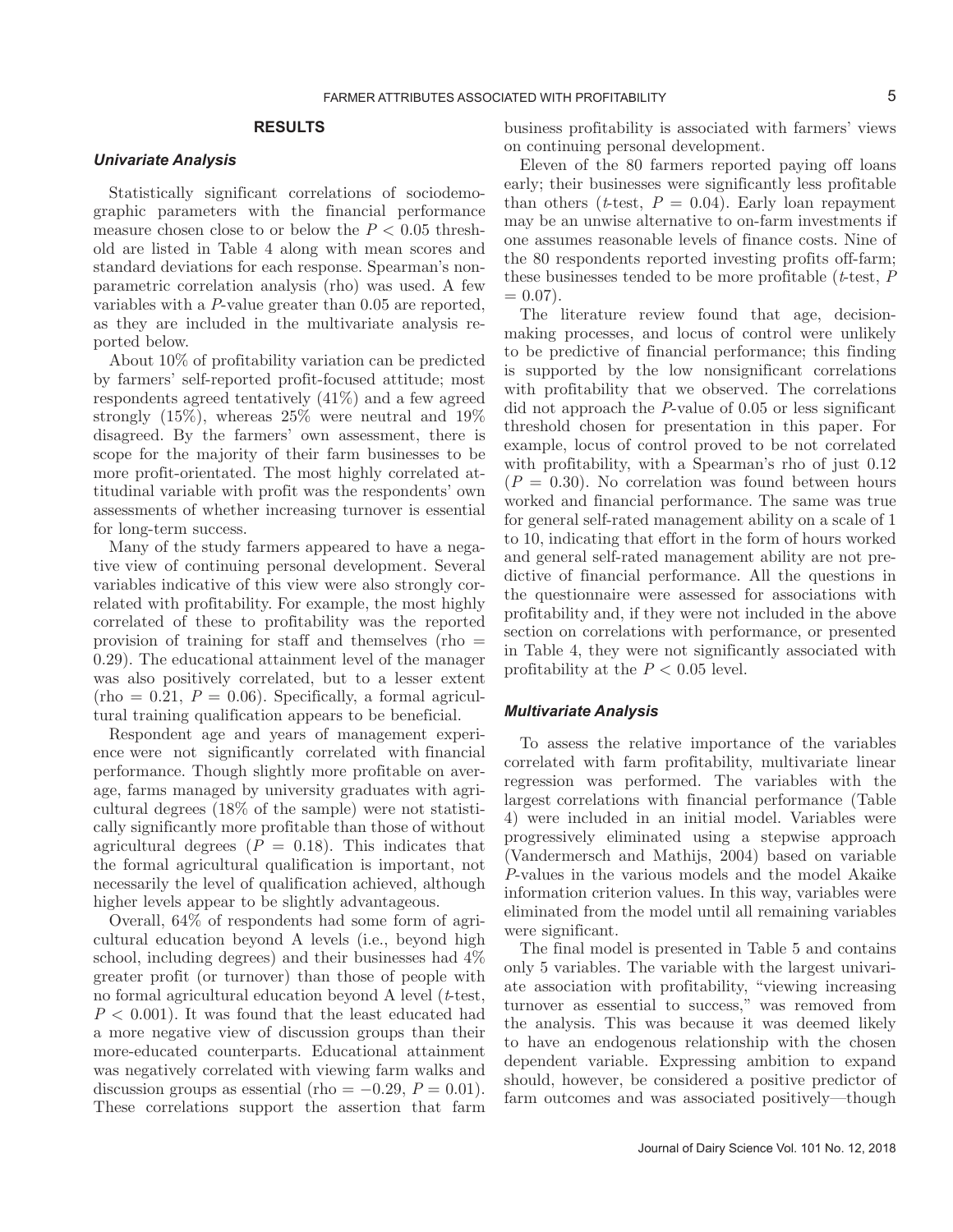| Item           | Variable <sup>2</sup>                                                                                              | $_{\rm rho}$ | $P$ -value | Relationship | $\mathbf{Mean}^3$  | Median | G                        | Comment/interpretation                                                                               |
|----------------|--------------------------------------------------------------------------------------------------------------------|--------------|------------|--------------|--------------------|--------|--------------------------|------------------------------------------------------------------------------------------------------|
|                | Increasing turnover is essential for long-term<br>success                                                          | 0.367        | 0.001      | Negative     | 2.5                | 2.0    | $\Box$                   | scorers will have efficient, well-run farms<br>and so be best placed to consider expansions.<br>High |
|                | cool and don't salvage the situation as well as<br>When things go wrong, I sometimes lose my<br>$_{\rm possible*}$ | 0.324        | 0.003      | Negative     | 3.4                | 4.0    | 1.3                      | Indicative of emotional stability.                                                                   |
|                | Content cows are a major source of pride*                                                                          | 0.308        | 0.005      | Negative     | $\overline{1}$ . T | 2.0    | 0.8                      | $\approx$<br>Perhaps better farmers take cow comfort as<br>given.                                    |
|                | I buy most of my inputs from 1 or 2 local<br>suppliers                                                             | 0.300        | 0.007      | Negative     | 3.5                | 4.0    | 1.4                      | There was a broad distribution in responses to<br>this question.                                     |
|                | Training provision to staff                                                                                        | 0.290        | 0.009      | Positive     | 0.8                | $1.0$  | 0.8                      | Count of training provided, off farm, on farm,<br>other $(0-2)$                                      |
|                | $\overline{ }$<br>may leave after or I would rather do it mysel<br>I don't usually pay for staff training as they  | 0.285        | 0.010      | Negative     | 3.4                | 3.0    | 1.2                      | Related to item 5 and 12. Indicating of a cynical<br>outlook and poor people management skills.      |
|                | I worry about milk price a lot                                                                                     | 0.282        | 0.011      | Negative     | 2.9                | 3.0    | $\Box$                   |                                                                                                      |
|                | Age leaving full-time education                                                                                    | 0.261        | 0.019      | Positive     | 18.0               | 18.0   | 2.6                      | Less predictive than item 13, level of education<br>attainment.                                      |
|                | People think I work too hard                                                                                       | 0.247        | 0.027      | Negative     | 2.1                | 2.0    | $\overline{\phantom{0}}$ | Most participants agreed with this statement.                                                        |
| $\Box$         | How important is the trait milk yield when<br>selecting replacement genetics?                                      | 0.233        | 0.038      | Negative     | 3.2                | 3.0    | $\overline{1}$ . T       | Broad range of responses received.                                                                   |
| $\Box$         | How much insight into farm management did<br>you gain between 11 and 15 yr old*                                    | 0.221        | 0.049      | Negative     | 3.6                | $4.0$  | 1.4                      | Agreement may indicate aversion to learning new<br>methods and techniques.                           |
| $\overline{2}$ | Staff entering the industry lack important<br>skills and knowledge*                                                | 0.220        | 0.050      | Positive     | 2.8                | 3.0    | $\Box$                   | See item 5 and 6. Appreciating that new staff<br>need training is associated with profitability.     |
| 13             | Level of educational attainment of manager                                                                         | 0.209        | 0.063      | Positive     | 2.2                | 2.0    | $\overline{1}$ . T       | Scale $0$ to 5, where $5 =$ university-level education                                               |
| $14$           | My farm is completely orientated toward<br>$maximizing$ $\operatorname{profit}^*$                                  | 0.190        | 0.091      | Positive     | ŗÖ.<br>$\sim$      | 2.0    | $1.0\,$                  | Most farmers did not agree strongly with this<br>statement                                           |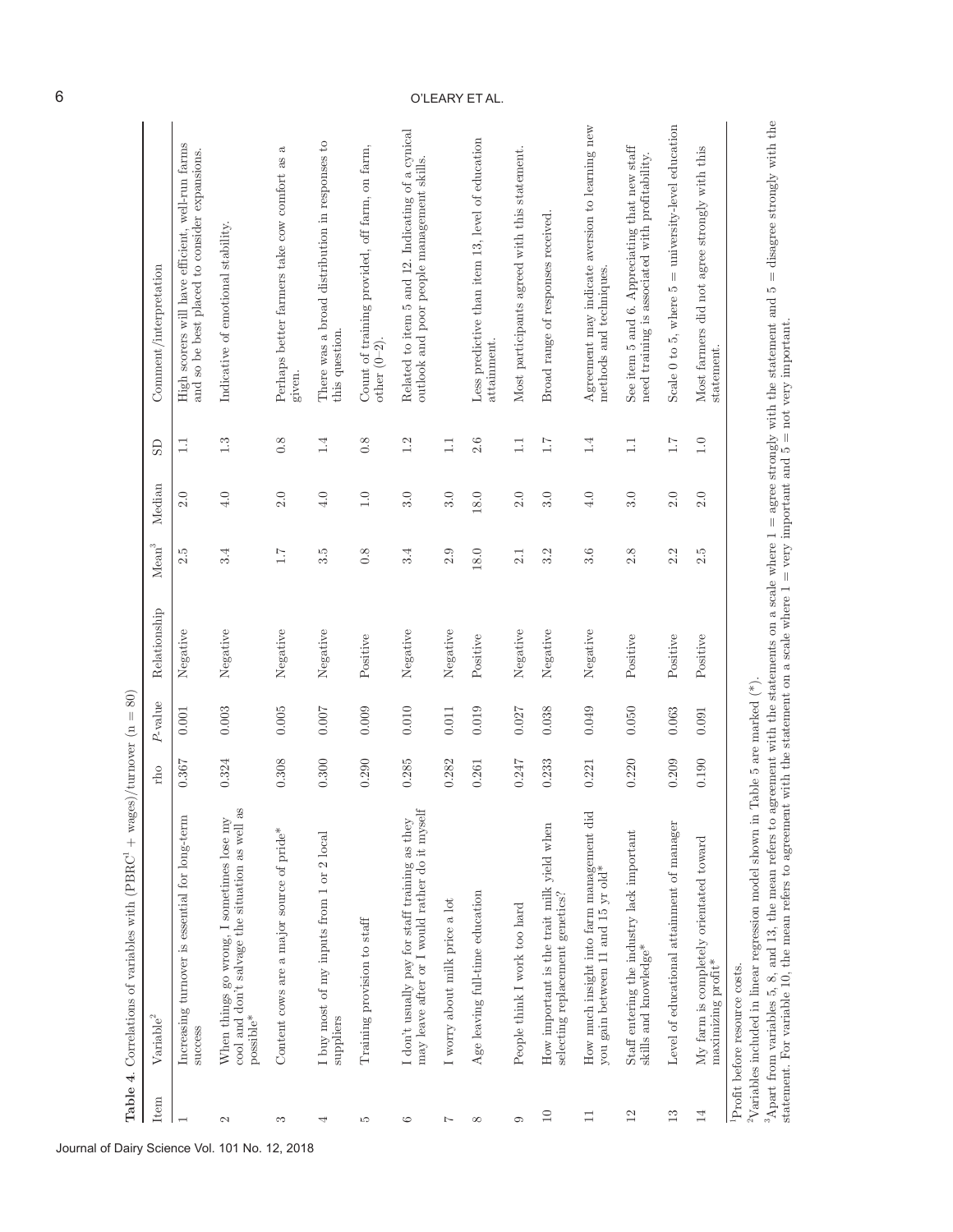## FARMER ATTRIBUTES ASSOCIATED WITH PROFITABILITY **THE SET ASSOCIATED** 7

| Item           | Variable                                                                                              | $\beta^2$ | Coefficient <sup>3</sup> $(\%)$ | SD   | T-value | $P$ -value |
|----------------|-------------------------------------------------------------------------------------------------------|-----------|---------------------------------|------|---------|------------|
|                | Intercept                                                                                             |           | 25                              | 0.04 | 6.53    | 0.00       |
|                | My farm is completely orientated toward maximizing profit                                             | $-0.33$   | $-2$                            | 0.01 | $-2.17$ | 0.03       |
| $\overline{2}$ | How much insight into farm management did you gain between<br>the ages of 11 and 15?                  | 0.27      |                                 | 0.01 | 2.56    | 0.01       |
| 3              | Staff entering the industry lack important skills and knowledge                                       | $-0.27$   | $-2$                            | 0.01 | $-2.89$ | 0.01       |
| 4              | Content cows are a major source of pride                                                              | 0.27      |                                 | 0.01 | 2.68    | 0.01       |
| 5              | When things go wrong, I sometimes lose my cool and don't<br>salvage the situation as well as possible | 0.24      |                                 | 0.01 | 3.09    | 0.00       |

**Table 5**. Linear regression model explaining  $(PBRC^1 + wages)/turnover [R^2 = 0.34$  (adjusted = 0.30)]

1 Profit before resource costs.

 ${}^{2}\beta$  = standardized coefficient.

<sup>3</sup>The coefficient can be interpreted as the percent change in profitability associated with a 1-point change in the independent variable (question response).

not always at the  $P < 0.05$  threshold—with all 4 PBRC profit variables. The associations were strong where turnover was the denominator. This finding supports the interpretation that the chosen dependent variable's large association with this variable was partially spurious from the perspective of assessing manager performance, in general.

Most of the model variables were independent of each other, with the exception of variables  $4$  and  $5$  (rho  $=$ 0.27,  $P = 0.01$ ), which both relate to emotions (pride and anger) in management. The less-profitable businesses tended to have managers who reported these emotions as being more important.

During the model-testing phase, all the variables were tested for interactions with each other but were found to be nonsignificant. The variance inflation factor calculated for the model of 1.5 indicated multicollinearity was not a major concern. A QQ plot of the model residuals indicated the independent variables were fairly normally distributed. This indicated a linear regression model was appropriate in this context. The coefficient of determination value of 0.34 for the model indicated that 34% of the variation in the profit measure was explained or predicted by the responses to these 5 questions. However, as cross-validation was not performed, it is likely that this model is somewhat over-fitted; therefore, validation of these findings in novel samples of farmers would be advantageous.

The same variables were included in models of each of the 3 other PBRC profitability measures, with 29, 31, and 29% of the variation explained for PBRC, PBRC/ turnover, and PBRC plus wages, respectively (see Table 6). Large changes in profit were also predicted for the 3 other measures for variation in all 5 question responses (variables). For example,  $\pounds 33.575$  more PBRC  $(\pounds 1)$  $=$  \$1.58, as of Feb. 1, 2012) was predicted for each point of agreement on a 5-point scale with the statement that respondents' farm business is completely profit-oriented. This variable is the most predictive of profitability in the model based on standardized coefficients. The focus on profit is, presumably, primarily at the discretion of the manager, but it could be partially endogenous, with less-profitable farmers stating that they do not prioritize profit because they know they are not very profitable. The second most important variable was the self-assessment of management insight gained during teenage years. This variable was found to be negatively associated with profitability; that is, the more that respondents affirmed that they learned a great deal about farming during their teenage years, the lower the profitability of their businesses. This variable and the remaining 4 model variables are discussed in more detail below.

### **DISCUSSION**

Our study identified certain farmer attitudes and, to a lesser extent, behaviors that are associated with the profitability of their dairy farm businesses. The variables included in the linear model were nearly all attitudes, with only 1 behavior being included ("When things go wrong, I sometimes lose my cool and don't salvage the situation as well as possible").

Foremost among behaviors associated with profitability was respondents' agreement with the statement that their farm business is profit-oriented. Those not agreeing with this statement strongly had much less profitable businesses. As the sample used in our study included farm managers engaging in a farm accounting service, these figures are likely to be biased toward more profit-focused farmers and, as shown by average herd size values, were biased toward larger enterprises. Many might also have been engaging a farm consultant from the same company, further highlighting a particular commercial focus; this will likely also influence many other responses to the survey questionnaire. However, the primary objective of our study was not to identify prevalence of attitudes and behaviors in dairy farmers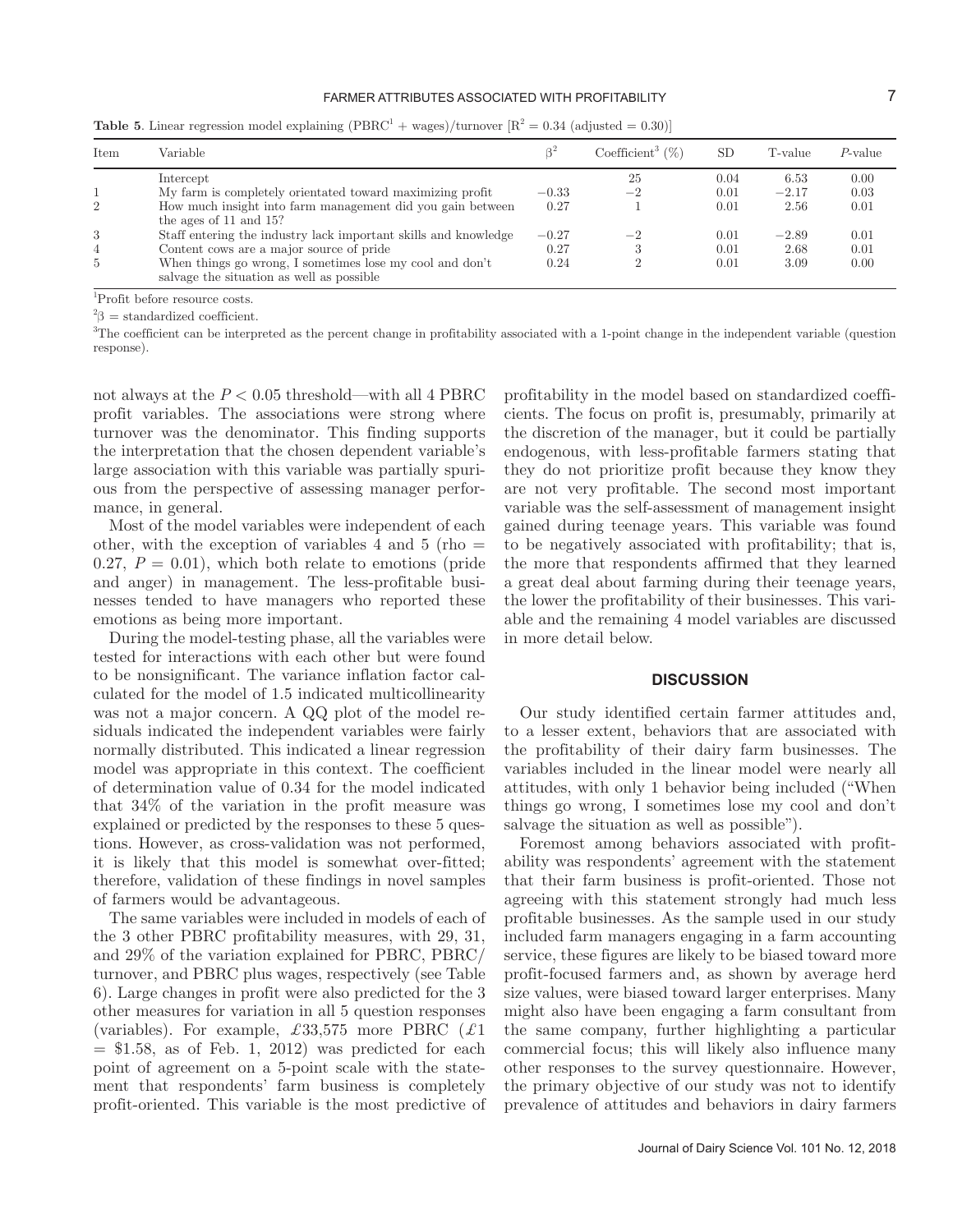# 8 O'LEARY ET AL.

| Item           | Variable statement                                                                                    | PBRC <sup>1</sup><br>£ | PBRC $(\%)$<br>turnover | <b>PBRC</b><br>$+$ wages $(\pounds)$ |
|----------------|-------------------------------------------------------------------------------------------------------|------------------------|-------------------------|--------------------------------------|
| Intercept      |                                                                                                       | 153,014                | 17.8                    | 204,290                              |
|                | My farm is completely orientated toward maximizing profit                                             | 33,575                 | 2.5                     | 32.433                               |
| $\overline{2}$ | How much insight into farm management did you gain between the ages of 11<br>and $15?$                | $-15,585$              | $-1.5$                  | $-16,423$                            |
| 3              | Staff entering the industry lack important skills and knowledge                                       | 17.759                 | 1.4                     | 24.701                               |
| $\overline{4}$ | Content cows are a major source of pride                                                              | $-25,632$              | $-2$                    | $-36.695$                            |
| $\frac{5}{2}$  | When things go wrong, I sometimes lose my cool and don't salvage the<br>situation as well as possible | $-9,929$               | $-1.7$                  | $-11,766$                            |
| Model $R^2$    |                                                                                                       | 0.29                   | 0.31                    | 0.29                                 |

**Table 6**. Change in profit measure predicted for each positive change in rank score for the 5 regression variables

<sup>1</sup>Profit before resource costs. As of Feb. 1, 2012,  $\pounds 1 = \$1.58$ .

in GB, but to identify associations and patterns likely to generalize to dairy farmers in other countries and, perhaps, non dairy farmers.

Variable 2 and variable 3 of the linear regression model results related to participants' attitudes toward self-learning and staff skills and knowledge, respectively (Table 5). Those who indicated that they gained a great deal of management insight during their teenage years were found to have less-profitable businesses. This was counter to the hypothesized direction of association when we formed the question. As a post hoc rationalization of this finding, we assumed that those who indicated that they learned a great deal during their early teens, it is likely that they learned less in the period that followed. Similarly, those that think novice staff do not require training and development had less-profitable businesses. Those who learned a great deal in their teens did not think novice staff need training and appeared to underestimate the value of training and skills. Together with the correlations with training provision by the farm business and the educational attainment of the farmers and farm managers, themselves, this indicates a broader view toward continuing personal development. This view most likely relates to having a growth or fixed view of human ability.

Having a growth mindset entails believing that people can change and develop their behavior over time, particularly when they devote a concerted effort to learn and apply more effective strategies for task performance. A fixed mindset entails believing personal attributes constitute a largely stable entity that tends to not change much over time (Heslin and Vandewalle, 2008).

Two other statements that were posed were more directly related to a growth mindset. These included "Management is a skill that can be honed and improved," and "Good managers are born, not trained." Responses to both questions did not correlate with profitability, perhaps due to a social desirability bias influencing responses. Questions relating to training provision and perceptions of learning were, perhaps, not as affected by a social desirability bias, as they indirectly relate to a growth mindset. Social desirability bias occurs when participants do not respond accurately, intentionally or unintentionally, to maintain appearances and reduce the risk of embarrassment by answering how they think they should (Fischer, 1993). This could be a potential drawback of the self-reported assessment of attitudes and behavior used in our study. Nevertheless, this provides contrary evidence to our assertion that a farmer's growth mindset, and view of continuing personal development, are associated with profitability. In aggregate, however, it appears clear that the growth mindset and, in particular, viewing continuing personal development as being valuable are important.

Interventions to increase a growth mindset have been shown to affect self-rated performance in some contexts (Visser, 2013). In addition, Heslin and Vandewalle (2008) illustrated that a growth mindset can be created among managers and that the effects were durable. In their study, increased growth mindset remained 6 wk after the intervention. Therefore, it is possible that farmers and farm managers with a fixed mindset could, thus, be coached to have more of a growth mindset and potentially improve the financial performance of their farm businesses.

A growth mindset has been shown to be important in several contexts (Heslin and Vandewalle, 2011). However, the study discussed here is one of the first to find that profitability is associated with a manager's growth mindset-related variables. The current findings, thus, have potential significance outside agriculture (Heslin and Vandewalle, 2008; Mischel, 2014).

Variable 4 examined whether participants viewed cow comfort as a source of pride, and agreement was negatively associated with profitability. This was counter to the hypothesized direction of association when we designed the question. One potential interpretation is that more profitable managers view cow comfort as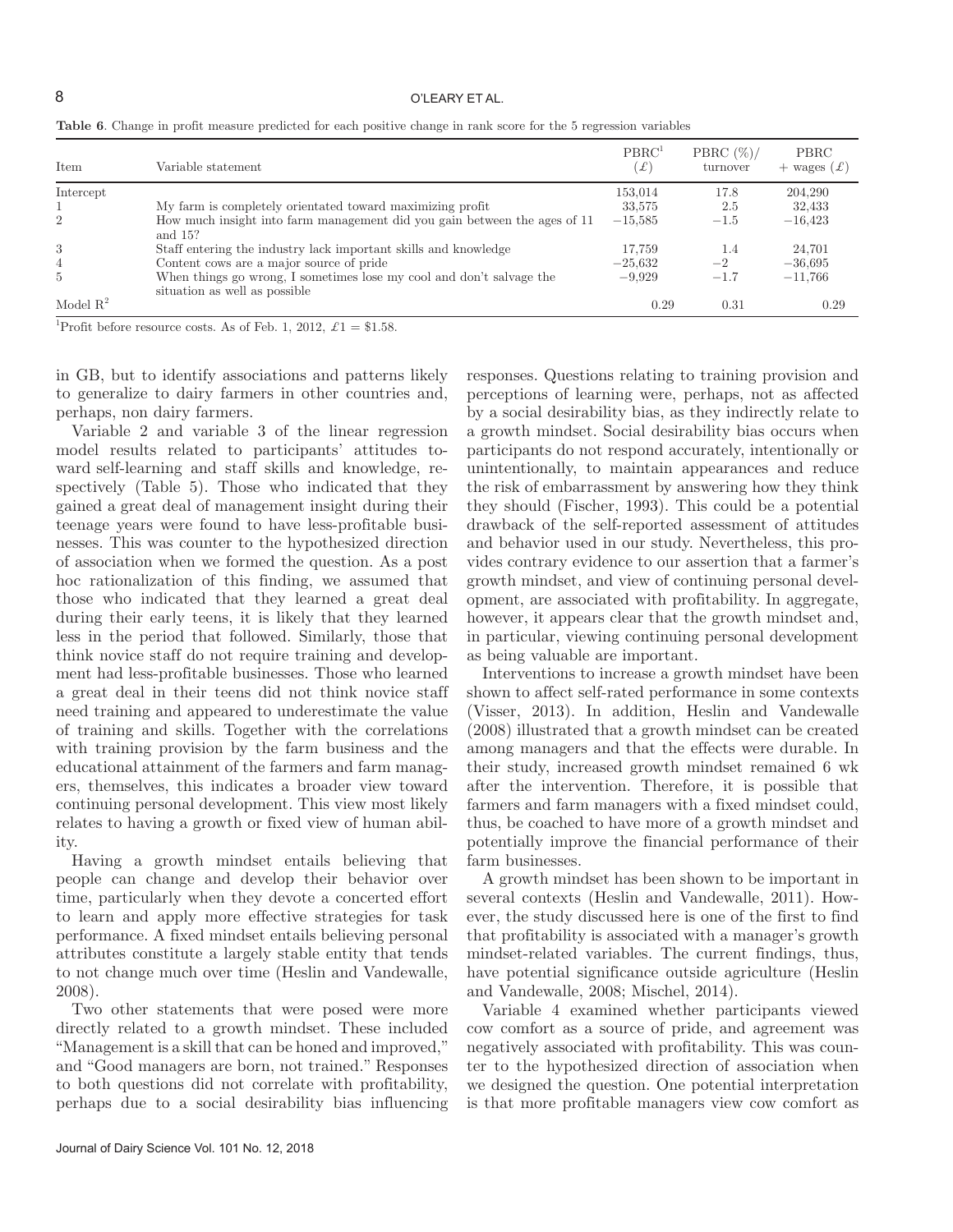assumed, not an achievement to take pride in. This interpretation is consistent with the findings of Vandermersch and Mathijs (2004) and Braun (2012).

Finally, variable 5 of the linear regression model relates to behavior in a specific circumstance that is indicative of personality and temperament. How a farmer reported responding when things go wrong and, if they have a tendency to "lose their cool" was associated with profitability. Those that indicated they did not always salvage situations and who sometimes lose their cool were found to manage less-profitable businesses. Variables 4 and 5 indicate that rational, emotionally stable, and conscientious farmers are likely to have more-profitable farm businesses.

Not included in the linear regression model, but highlighted in the univariate analysis, was the strong association between an agricultural education and profitability and the lack of an association with self-rated ability. Education was generally positive, and Läpple et al. (2013) found that those with the least education were the ones most likely to benefit from discussion group participation. However, those with less education were found to have a more negative view of the usefulness of discussion groups in our study.

The fact that farmers' self-assessment of their own ability was not correlated with outcomes was somewhat surprising given the results reported by Nuthall (2010), where a strong relationship was found. In that study, however, farmers were asked to rate their ability in 5 specific areas, whereas our study only asked for a more general self-assessment of ability. Self-assessment is, thus, likely to be associated with performance as long as the measure is sufficiently detailed and granular.

Our findings will be of significant value to 4 stakeholder groups, including future and current dairy farmers, farm advisors and educators, recruiters of dairy farm managers, and third-party investors in farm land and businesses, such as banks. The research presented here can, perhaps, have a more immediate effect in an educational context; for example, agricultural courses could include a focus on the topics identified. Students could complete assessments that estimate how they would perform as farm managers based on their responses to the questions reported here associated with profitability. Similarly, farm advisors could identify where farmers' attitudes and behaviors differ from those most associated with farm business profitability and assess if changes would be appropriate.

Recruiters of farm staff and farm managers could assess candidates' attitudes to see how consistent they are with those found here to be most associated with profitable farming. With large applicant pools, an algorithm could help filter applicants and guide close final decisions. Potential farmland investors or creditors could also gain insight into the prospects of dairy farmers with a similar approach.

This study only examined dairy farmers in GB and repeating the study for farmers with other types of enterprises and from other countries would be of value. Including other farmer attributes, such as personality and general cognitive ability, is also likely to increase the proportion of variation in outcomes explained significantly.

Farmers have a central role in food security, environmental management, and the wider rural economy. Thus, it is no longer tenable that research into farm profitability generally treats farmers as a black box to be worked around. All promising avenues to improve farm performance should be pursued. Developing and managing farm managers with insights, such as those outlined here, could be an effective and relatively inexpensive way to increase agricultural sustainability. Given the large effects observed in the study reported here, using the insights from the current study might also offer significant rates of return on such investment.

### **CONCLUSIONS**

The importance of farmer attributes in predicting farm profitability has been affirmed here, with a large and significant proportion of variation in farm profitability predicted independent of technical variables, such as scale, land type, and region. In addition, our findings are coherent and offer practical insights to farm management that are, mostly, not counter to expectations. However, the scale of the associations found is, perhaps, larger than might have been expected. In our study, certain attitudes and, to a lesser extent, behaviors of farmers and farm managers were found to predict farm profitability. These were, in descending order of importance, having a profit objective, having a growth mindset, and indicators of conscientiousness and emotional stability. Several other variables were also correlated with farm business profitability but did not warrant inclusion in a final multivariate regression model examining other variables.

# **ACKNOWLEDGMENTS**

The authors thank the participating farmers, Andrew Thompson and Tim Harper of Promar International (Nantwich, UK) for facilitating this study. The project reported received support from the Knowledge Transfer Partnership's programme, overseen by Innovate UK (Swindon), the UK's innovation agency, which is supported by 16 other public sector funding organizations.